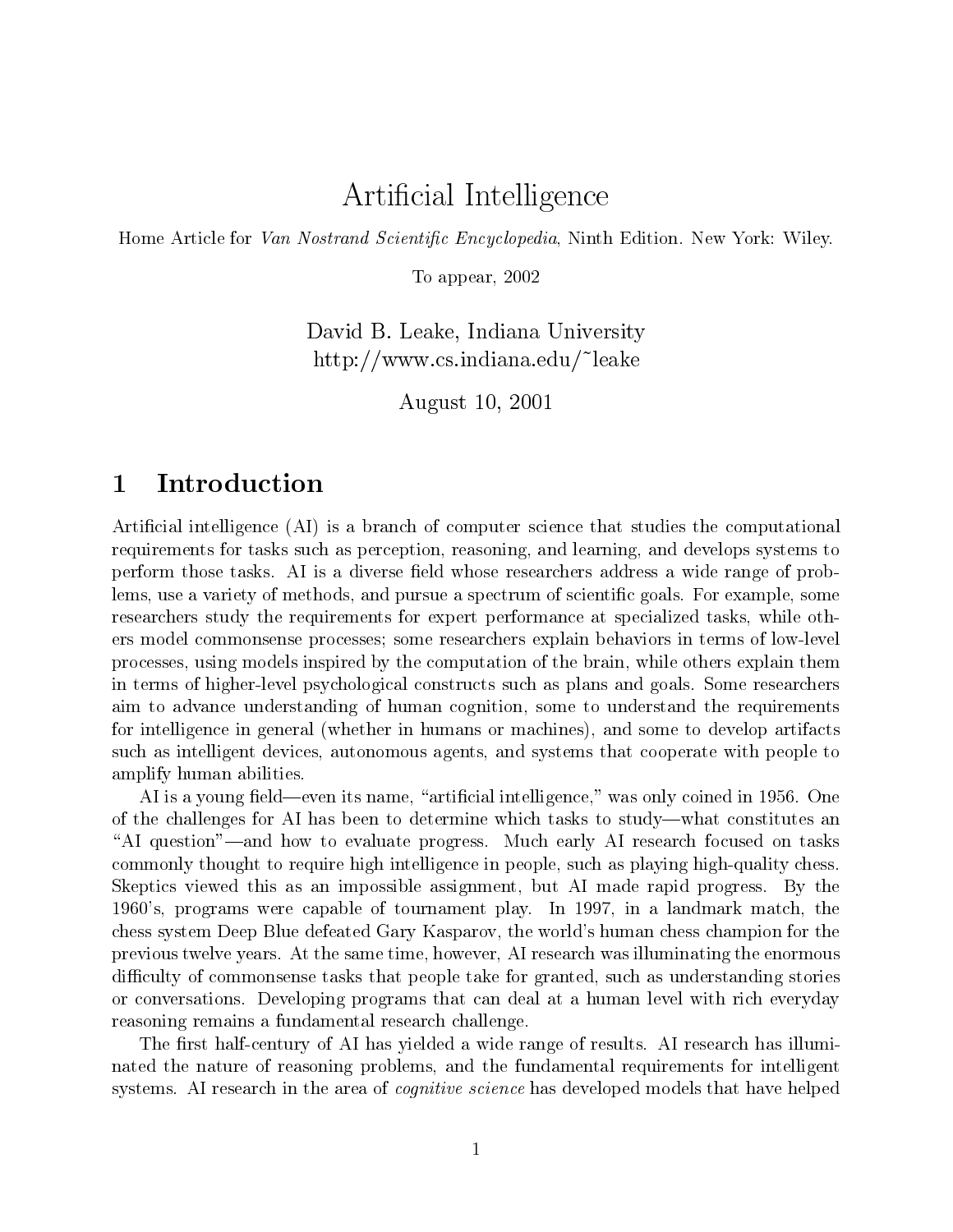to understand human cognition. Applied AI research has provided high-impact applications systems that are in daily use throughout the world. This chapter provides a brief introduction to the history of AI, sketches some major research areas, and closes by illustrating the practical impact of AI technology.

## 2 The History of AI

The name "artificial intelligence" dates only to the 1950's, but its roots stretch back thousands of years, into the earliest studies of the nature of knowledge and reasoning. Intelligent artifacts appear in Greek mythology; the idea of developing ways to perform reasoning automatically, and efforts to build automata to perform tasks such as game-playing, date back hundreds of years. Psychologists have long studied human cognition, helping to build up knowledge about the nature of human intelligence. Philosophers have analyzed the nature of knowledge, have studied the mind-body problem of how mental states relate to physical processes, and have explored formal frameworks for deriving conclusions.

The advent of electronic computers, however, provided a revolutionary advance in the ability to study intelligence by actually building *intelligent artifacts*—systems to perform complex reasoning tasks—and observing and experimenting with their behavior to identify fundamental principles. In 1950, a landmark paper by Alan Turing argued for the possibility of building intelligent computing systems [Turing, 1950]. That paper proposed an operational test for comparing the intellectual ability of humans and AI systems, now generally called the "Turing Test." In the Turing Test, a judge uses a teletype to communicate with two players in other rooms: a person and a computer. The judge knows the players only by anonymous labels, such as "player A" and "player B," on the text that they send to him. By typing questions to the players and examining their answers, the judge attempts to decide which is which. Both the human and machine try to convince the questioner that they are the human; the goal for the machine is to answer so that the judge cannot reliably distinguish which is which.

The game is intended to provide a rich test of intellectual abilities, separated from physical capabilities. The questions are unrestricted; Turing's samples range from \Please write me a sonnet on the subject of the Forth Bridge," to "Add 34957 to 70764." Turing's examples of possible responses make clear that the aim is to imitate human intelligence, rather than to demonstrate superhuman capabilities: His sample responses are \Count me out on this one. I never could write poetry," and, after a 30-second pause,  $105,621$ —which is wrong.

The signicance of the Turing Test has been controversial. Some, both inside and outside AI, have believed that building a system to pass the Turing Test should be the goal of AI. Others, however, reject the goal of developing systems to imitate human behavior. Ford and Hayes (1998) illustrate this point with an analogy between developing articial intelligence and developing mechanical flight. Early efforts at mechanical flight were based on trying to imitate the flight of birds, which at that time were the only available examples of flight. How birds flew was not understood, but their observed features (aspects such as beaks, feathers, and flapping wings) could be imitated, and become models for aircraft (even to the extent of airplanes with beaks being featured in a 1900s textbook on aircraft design!) Success at mechanical flight, however, depended on replacing attempts at imitation with study of the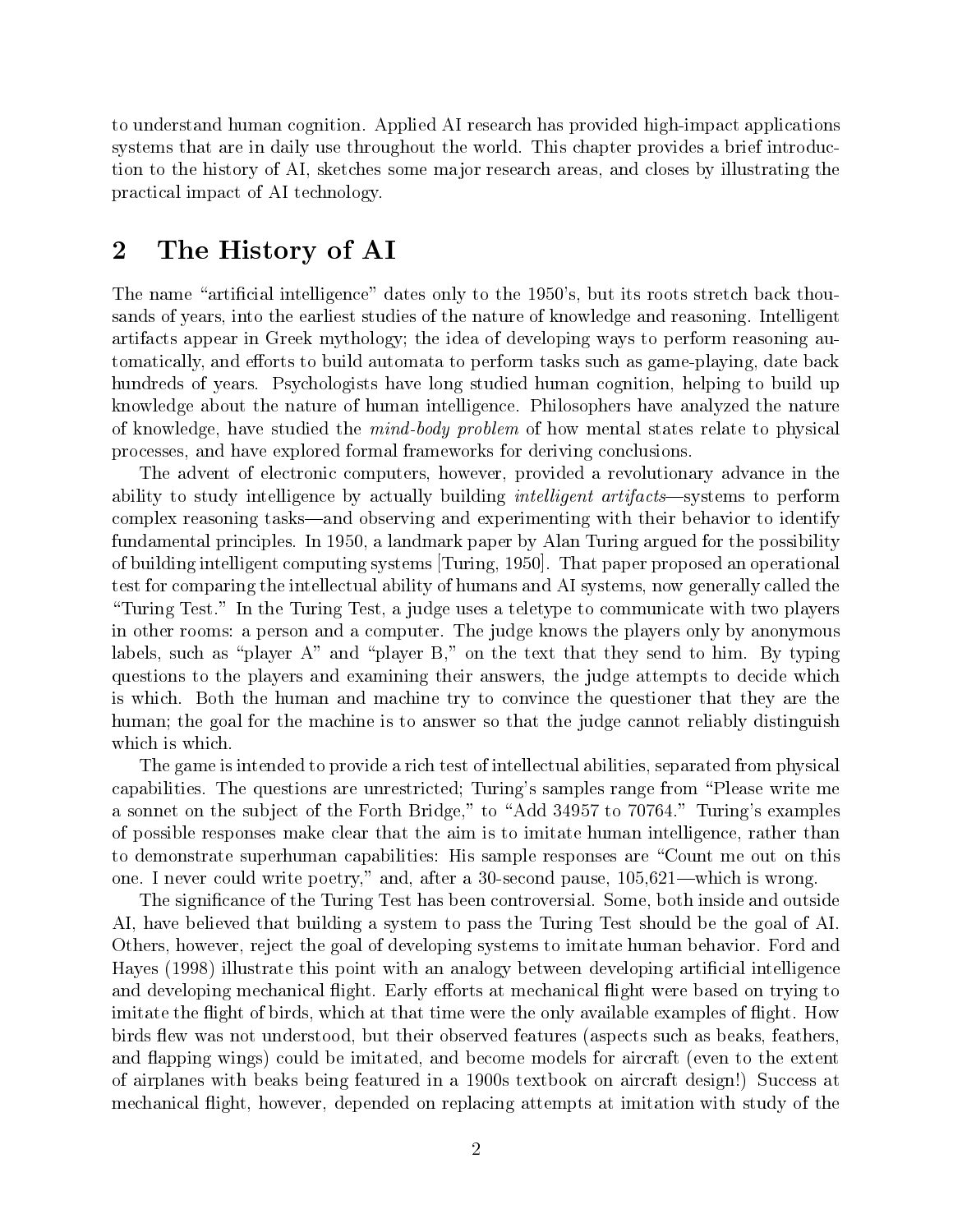functional requirements for flight, and the development of aircraft that used all available methods to achieve them. In addition, passing the Turing Test is not a precondition for developing useful practical systems. For example, an intelligent system to aid doctors or to tutor students can have enormous practical impact with only the ability to function in a specific, limited domain.

#### 2.1The First Decades

Turing's paper surveys many common arguments against the possibility of AI and provides responses to each one. One of these arguments is that machines "can only do what they are programmed to do," from which some conclude that programs could never "take us by surprise." Shortly after the appearance of Turing's paper, a program provided concrete proof that programs can go beyond their creators: Arthur Samuel wrote the first checkers-playing program, which used learning techniques to develop tournament-level skills, surpassing its creator's own abilities [Samuel, 1963].

Early AI research rapidly developed systems to perform a wide range of tasks often associated with intelligence in people, including theorem-proving in geometry, symbolic integration, solving equations, and even solving analogical reasoning problems of the types sometimes found on human intelligence tests. However, research also revealed that methods which worked well on small sample domains might not "scale up" to larger and richer tasks, and led to an awareness of the enormous difficulty of the problems that the field aimed to address. A classic example concerns early work in machine translation, which was recognized in the 1960's to be a far more difficult problem than expected—causing the termination of funding for machine translation research.

Two impediments to wider application of early AI systems were their general methods and lack of knowledge. For small tasks, exhaustively considering possibilities may be practical, but for rich tasks, specialized knowledge is needed to focus reasoning. This observation led to research on knowledge-based systems, which demonstrated that there is an important class of problems requiring deep but narrow knowledge, and that systems capturing this knowledge in the form of rules can achieve expert-level performance for these tasks. An early example, DENDRAL Feigenbaum and Buchanan, 1993, used rules about mass spectrometry and other data to hypothesize structures for chemical compounds. Using only simple inference methods, it achieved expert-level performance and was the source of results published in the chemical literature. Such systems provided the basis for numerous applied AI systems (See EXPERT SYSTEMS). Continuing research revealed the need to develop additional methods for tasks such as acquiring the knowledge for systems to use, dealing with incomplete or uncertain information, and automatically adapting to new tasks and environments.

The accompanying timeline (http://www.aaai.org/AITopics/bbhist.html), prepared by Bruce Buchanan, provides a list of major milestones in the development of AI, and Russell and Norvig provide historical summary of the field in Chapter 1 of their AI textbook Russell and Norvig, 1995]. An article by Hearst and Hirsh [Hearst and Hirsh, 2000] presents a range of viewpoints on the greatest trends and controversies in AI, collected from leading gures in the development of articial intelligence.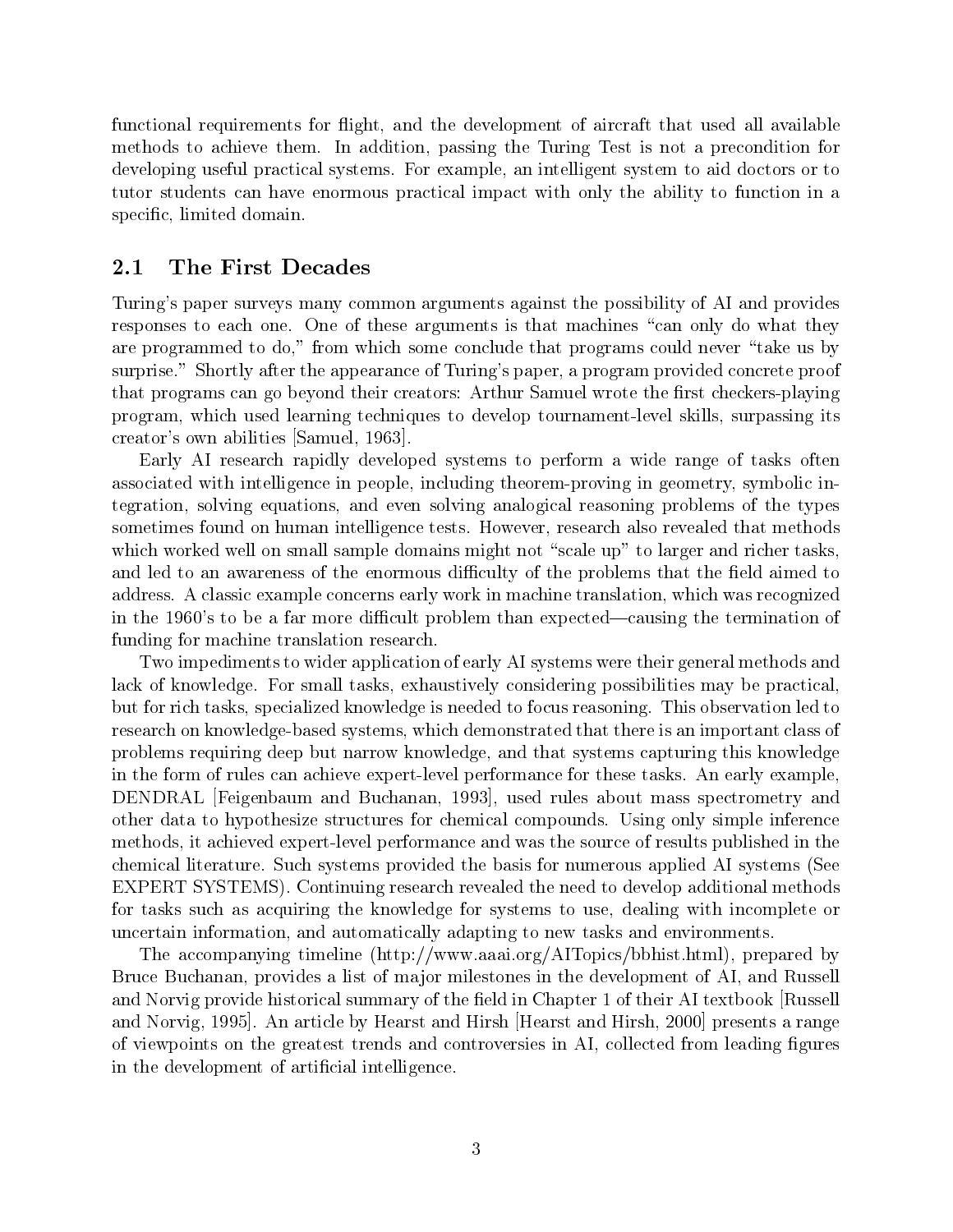### 3 AI Perspectives

Just as AI researchers must select the goals they will pursue, they must select the frameworks within which to pursue them. These frameworks provide a perspective on AI problems. shaping researchers' choices of which questions to address, how to address them, and what constitutes an answer. One perspective, which can be described as biomorphic, takes inspiration from biological systems. Neural network models, for example, are inspired by neurons in the brain (See NEURAL NETWORKS). Another example is genetic algorithms, which take their inspiration from evolution, "evolving" promising solutions by a simulated process of natural selection (See GENETIC ALGORITHMS AND EVOLUTIONARY COM-PUTATION). Such models may be used not only for the pragmatic goals of solving difficult problems, but also to study the biological processes that they model, in order to increase understanding of the factors affecting living organisms (See ARTIFICIAL LIFE).

Another perspective takes its inspiration from human cognition, focusing on functional constraints rather than on biologically-inspired mechanisms. An illustration is research on case-based reasoning (CBR), which was inspired by the role of memory in human problemsolving. For example, doctors use case-based reasoning when they treat an illness by remembering a similar previous case—the treatment of a previous patient with similar symptoms and adapting the prior treatment to fit changed circumstances  $(e.g.,$  adjusting the dosage for a child) (See CASE-BASED REASONING.) This view of problem-solving suggests studying issues such as how a memory of cases must be organized to model the retrievals of human reasoners, which can provide hypotheses about human reasoning as well as useful mechanisms for AI systems. [Leake, 1998] describes how case-based reasoning provides a stance towards cognitive science, and [Leake, 1996] provides an overview of major trends in CBR research and applications.

Yet another perspective is more technological: it studies the requirements and mechanisms for intelligence, without restricting the mechanisms considered. Practitioners seeking to develop useful systems, and researchers interested in understanding the general nature of intelligence, need not be constrained by biology or psychology—the processes that evolved in human reasoners are not necessarily the best ones for achieving high-quality performance in intelligent machines. For example, studies of the psychology of chess suggest that chess masters consider perhaps two moves per second, with their ability to recognize known board patterns playing a key role in their choice of moves. Deep Blue, however, defeated Gary Kasparov by exploiting a special architecture that enabled it to consider 200 million positions per second (See ARTIFICIAL INTELLIGENCE AND GAMES).

## 4 A Sampling of AI Research Areas

#### 4.1Search

In 1976, Newell and Simon [Newell and Simon, 1976] proposed that intelligent behavior arises from the manipulation of *symbols*—entities that represent other entities, and that the process by which intelligence arises is heuristic search. Search is a process of formulating and examining alternatives. It starts with an initial state, a set of candidate actions, and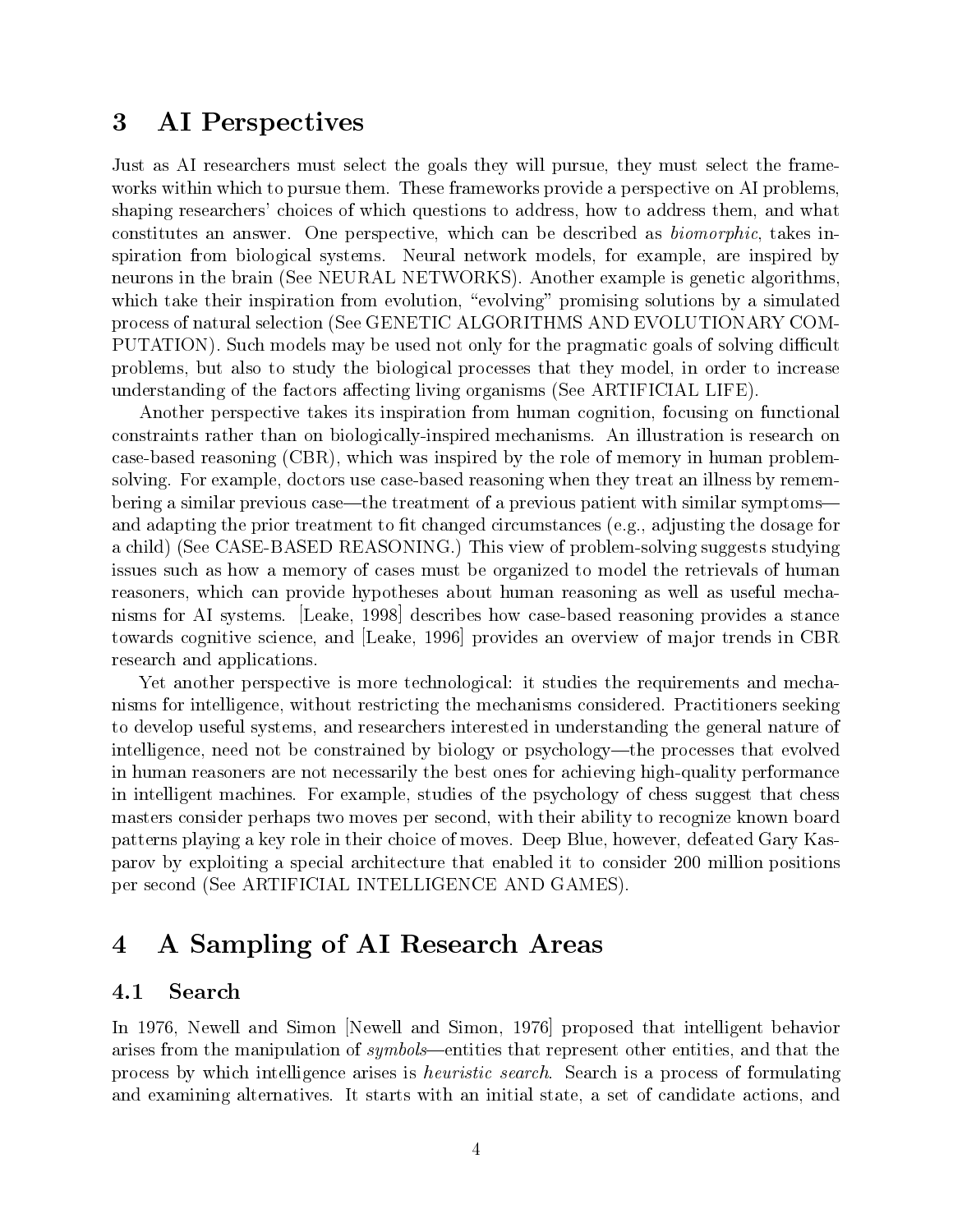| 5 |                |   |   | 2               | $\mathbf{3}$ |
|---|----------------|---|---|-----------------|--------------|
|   |                | 3 | 4 | $5\overline{)}$ | 6            |
| 8 | $\overline{2}$ | 6 |   | 8               |              |

Figure 1: Sample initial and goal states for the 8 puzzle.

criteria for identifying the goal state. It is often guided by heuristics, or \rules of thumb," which are generally useful, but not guaranteed to make the best choices. Starting from the initial state, the search process selects actions to transform that state into new states, which themselves are transformed into more new states, until a goal state is generated. For example, consider a search program to solve the \8-puzzle" for children, which is shown in Figure 1. A child solves the puzzle by sliding the numbered tiles (without lifting them) to reach a conguration in which the tiles are all in numerical order, as shown in the second board in the figure. When the 8 puzzle is seen as a search problem, the initial state is a starting board position, each action is a possible move of one tile up, down, left, or right (when the position it will move to is blank), and the goal state is the second state in Figure 1. Here a heuristic function might suggest candidate moves by comparing their results to the goal, in order to favor those moves that appear to be making progress towards the solution. For this search problem, what is of interest is the solution path—how the solution was generated. However, for some problems, only the final state is important—a designer may only be interested in generating a successful design, rather than how it was generated.

A central problem in search is the *combinatorial explosion* of alternatives to consider. For example, if there are 10 possible actions from each state, after 5 moves there are a million possibilities to consider for the next move. Numerous techniques have been developed to improve search performance, and the combination of intelligent strategies and specialpurpose computing hardware has enabled AI systems to rapidly search enormous spaces of alternatives. For examples of the role of search in two specic AI areas, see AUTOMATED REASONING and ARTIFICIAL INTELLIGENCE AND GAMES.

#### 4.2Knowledge capture, representation and reasoning

In order to guide search—or even to describe problems, actions, and solutions—the relevant domain knowledge must be encoded in a form that can be effectively manipulated by a program. More generally, the usefulness of any reasoning process depends not only on the reasoning process itself, but also on having the right knowledge and representing it in a form the program can use.

In the logicist approach to knowledge representation and reasoning, information is encoded as assertions in a logic, and the system draws conclusions by deduction from those assertions (See AUTOMATED REASONING). Other research studies non-deductive forms of reasoning, such as reasoning by analogy and abductive inference—the process of inferring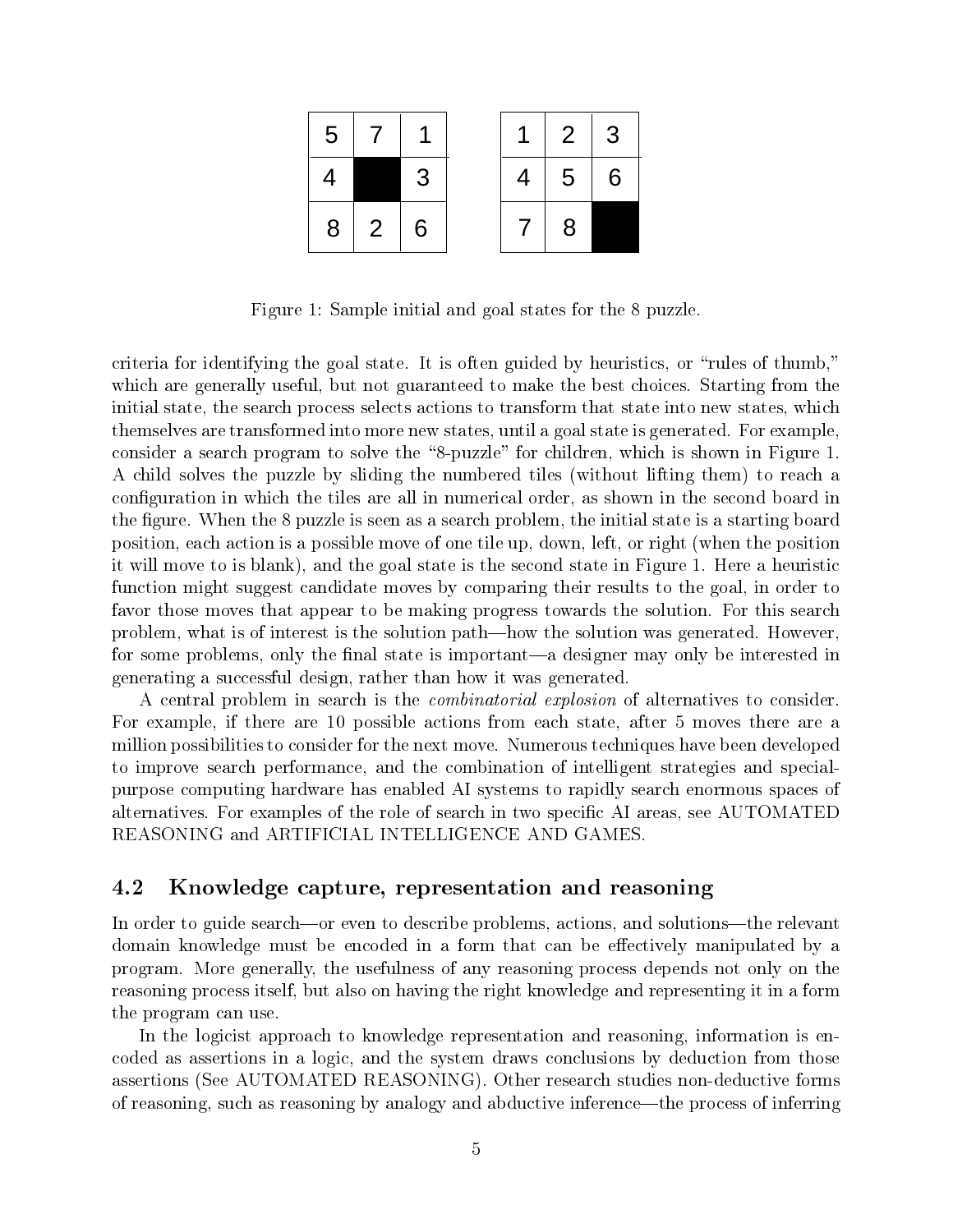the best explanation for a set of facts. Abductive inference does not guarantee sound conclusions, but is enormously useful for tasks such as medical diagnosis, in which a reasoner must hypothesize causes for a set of symptoms.

Capturing the knowledge needed by AI systems has proven to be a challenging task. The knowledge in rule-based expert systems, for example, is represented in the form of rules listing conditions to check for, and conclusions to be drawn if those conditions are satisfied. For example, a rule might state that IF certain conditions hold (e.g., the patient has certain symptoms), THEN certain conclusions should be drawn (e.g., that the patient has a particular condition or disease). A natural way to generate these rules is to interview experts. Unfortunately, the experts may not be able to adequately explain their decisions in a rulebased way, resulting in a "knowledge-acquisition bottleneck" impeding system development.

One approach to alleviating the knowledge acquisition problem is to develop sharable knowledge sources that represent knowledge in a form that can be re-used across multiple tasks. The CYC project, for example, is a massive ongoing effort to encode the "consensus knowledge" that underlies much commonsense reasoning [Lenat, 1995]. Much current knowledge representation research develops sharable ontologies that represent particular domains. Ontologies provide a formal specification of the concepts in the domain and their relationships, to use as a foundation for developing knowledge bases and facilitating knowledge sharing [Chandrasekaran et al., 1999].

#### 4.3Reasoning under uncertainty

AI systems—like people—must often act despite partial and uncertain information. First, the information received may be unreliable (e.g., a patient may mis-remember when a disease started, or may not have noticed a symptom that is important to a diagnosis). In addition, rules connecting real-world events can never include all the factors that might determine whether their conclusions really apply (e.g., the correctness of basing a diagnosis on a lab test depends whether there were conditions that might have caused a false positive, on the test being done correctly, on the results being associated with the right patient, etc.) Thus in order to draw useful conclusions, AI systems must be able to reason about the probability of events, given their current knowledge (See PROBABILITY). Research on Bayesian reasoning provides methods for calculating these probabilities. Bayesian networks, graphical models of the relationships between variables of interest, have been applied to a wide range of tasks, including natural language understanding, user modeling, and medical diagnosis. For example, Intellipath, a commercial system for pathology diagnosis, was approved by the AMA and has been fielded in hundreds of hospitals worldwide. Diagnostic reasoning may also be combined with reasoning about the value of alternative actions, in order to select the course of action with the greatest expected utility. For example, a medical decisionmaking system might make decisions by considering the probability of a patient having a particular condition, the probability of bad side-effects of a treatment and their severity, and the probability and severity of bad effects if the treatment is not performed.

In addition to dealing with uncertain information, everyday reasoners must be able to deal with vague descriptions, such as those provided in natural language. For example, a doctor who is told that a patient has a "high fever," must be able to reason about the fuzzy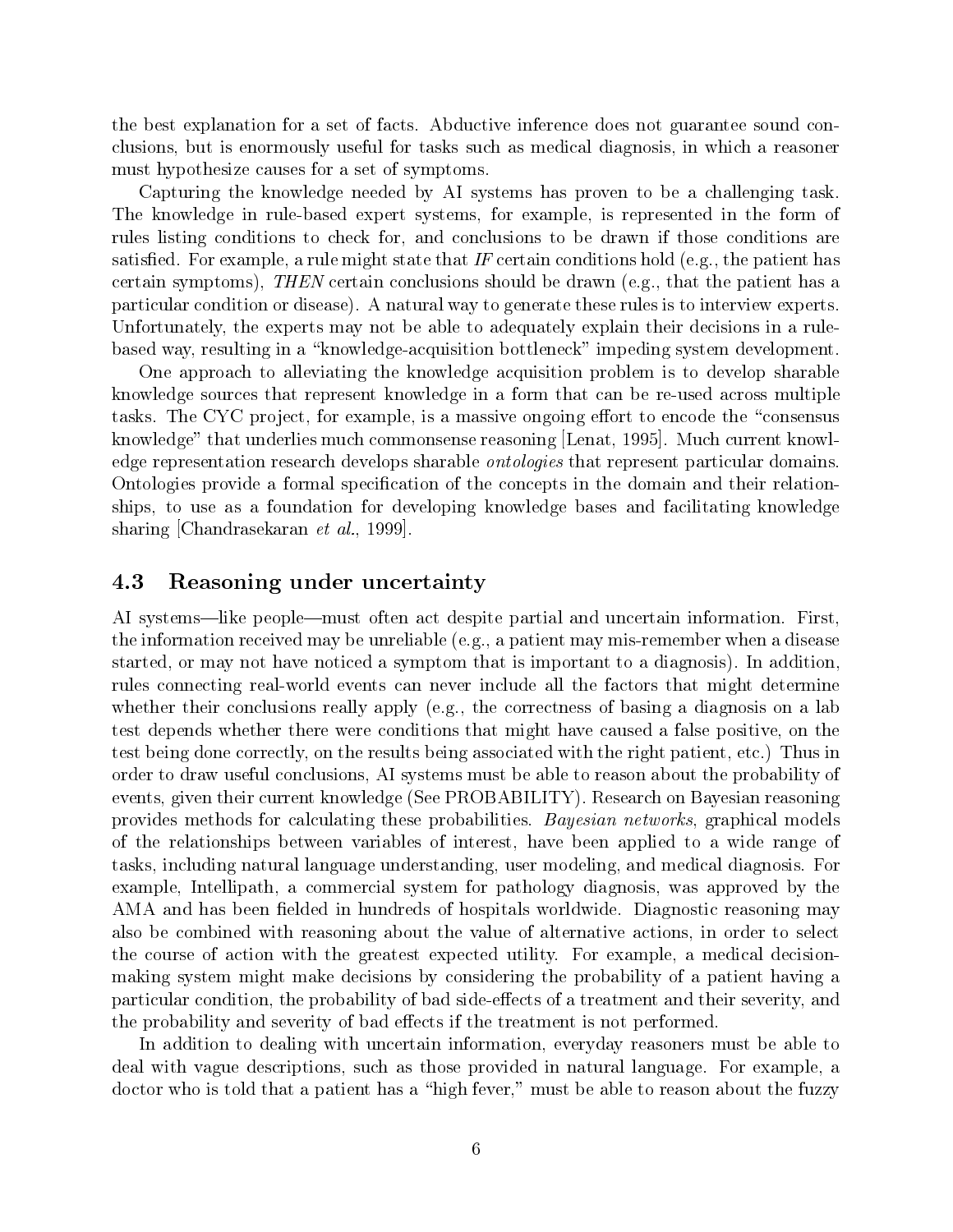concept of "high fevers." Whether a particular fever is "high" is not simply a true or false decision decided by a cutoff point, but rather, a matter of degree. Fuzzy reasoning provides methods for reasoning about vague knowledge (see FUZZY REASONING).

#### 4.4Planning, Vision, and Robotics

The conclusions of the reasoning process can determine goals to be achieved. Planning addresses the question of how to determine a sequence of actions to achieve those goals. The resulting action sequences may be designed to be applied in many ways, such as by robots in the world, by intelligent agents on the Internet, or even by humans. Planning systems may use a number of techniques to make the planning process practical, such as hierarchical  $planning$ , reasoning first at higher levels of abstraction and then elaborating details within the high-level framework (e.g., as a person might do when first outlining general plans for a trip, and then considering fine-grained details such as how to get to the airport), and partial-order planning, enabling actions to be inserted in the plan in any order, rather than chronologically, and subplans to be merged. Dean and Kambhampati (1997) provide an extensive survey of this area.

In real-world situations, it is seldom possible to generate a complete plan in advance and then execute it without changes. The state of the world may be imperfectly-known, the effects of actions may be uncertain, the world may change while the plan is being generated or executed, and the plan may require the coordination of multiple cooperating agents, or counterplanning to neutralize the interference of agents with opposing goals. Determining the state of the world and guiding action requires the ability to gather information about the world, though sensors such as sonar or cameras, and to interpret that information to draw conclusions (See MACHINE VISION). In addition, carrying out actions in a messy and changing world may require rapid responses to important events (e.g., for a robot-guided vehicle to correct a skid), or an ongoing process of rapidly selecting actions based on the current context (for example, when a basketball player must avoid an opponent). Such problems have led to research on reactive planning, as well as on how to integrate reactive methods with the deliberative methods providing long-term guidance (See ROBOTICS). The RoboCup Federation sponsors an annual series of competitions between robot soccer teams as a testbed for demonstrating new methods and extending the state of the art in robotics (www.robocup.org).

### Natural language processing

Achieving natural interactions between humans and machines requires machines to understand and generate language. Likewise, understanding human communication requires the understanding of how language is processed by people. The nature of human language raises many challenging issues for language processing systems: natural language is elliptic, leaving much unstated, and its meaning is context-dependent ("Mary took aspirin" will have a different meaning when explaining how she recovered from her headache, or her arrest for shoplifting). Some natural language processing approaches investigate algorithms for syntactic parsing, to determine the grammatical structure of textual passages; others take a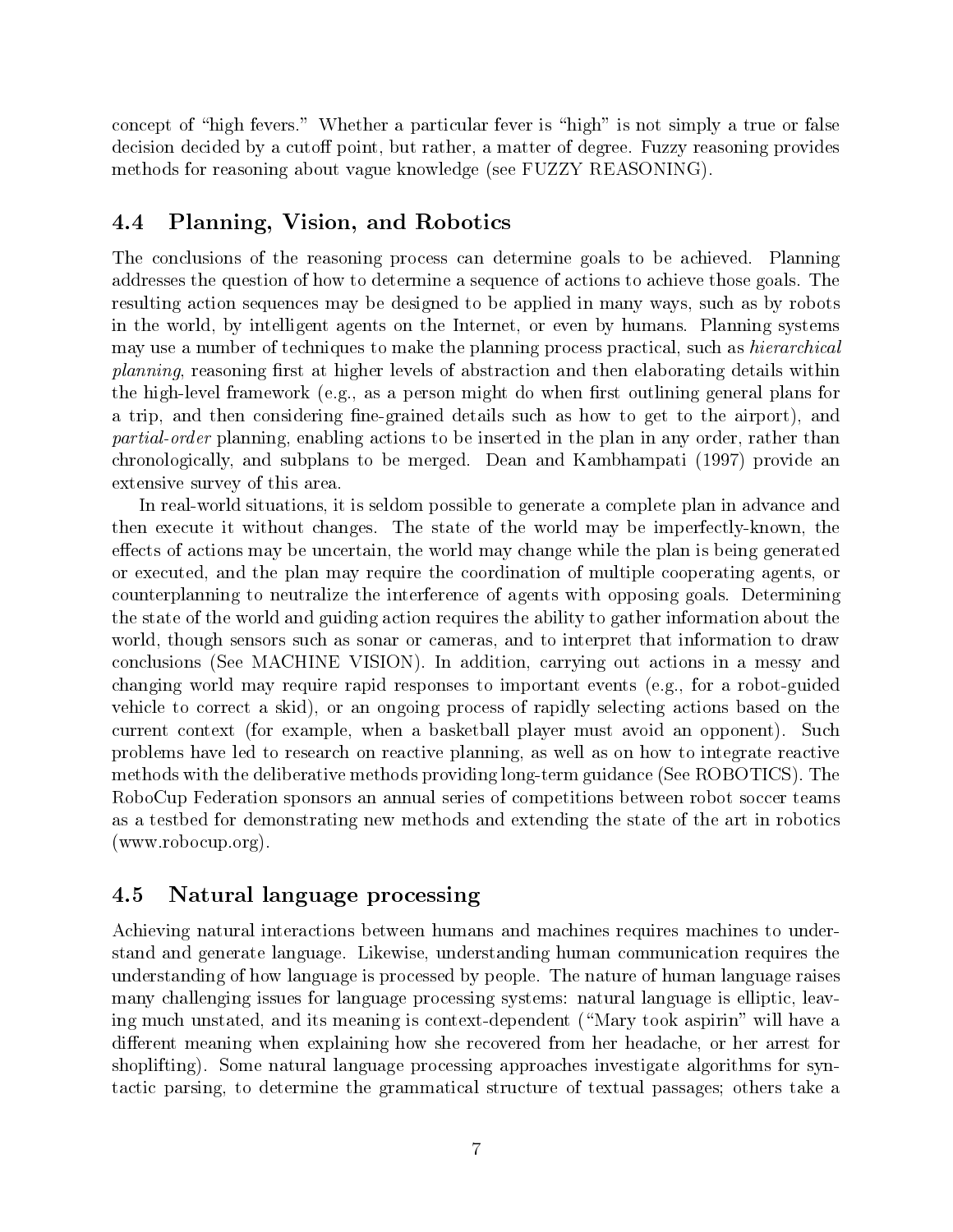cognitively-inspired view, studying the knowledge structures underlying human understanding and modeling the process by which they are applied, or even attempting to directly apply expectations from memory to the parsing process. Other systems apply statistical methods to tasks such as information extraction from newspaper articles. Machine translation systems, though still far from replacing human translators for literature, can now generate useful translations (See NATURAL LANGUAGE PROCESSING).

#### 4.6Machine Learning

In a complex world, it is difficult to encode all the knowledge that a system may need, and may also be difficult to keep system knowledge up-to-date. Machine learning research focuses on how AI systems can augment or refine their own knowledge to improve their performance. Just as people use different learning techniques, machine learning systems use a wide range of approaches. Some of these are supervised, in that they presume that the learner will have access to the correct answers; others are *unsupervised*, requiring the learner to proceed without benefit of feedback.

Inductive learning systems learn by analyzing examples to identify correlations between inputs and outputs. For example, neural network models process inputs according to networks of idealized neurons, and learn by algorithms that adjust the weights of neural connections based on correlations between inputs and outputs in training examples. A neural network system to recognize faces might be trained on a digitized set of photographs of faces (inputs) and the associated identities (outputs), to learn which facial features are correlated with different individuals (See NEURAL NETWORKS). Theory-driven learning approaches use background knowledge to guide generalizations, in order to focus on important types of features. Instance-based learning systems and case-based reasoners perform \lazy learning:" rather than attempting to generalize experiences as they are encountered, case-based reasoning systems store learned cases as-is, adapting or generalizing their lessons only if needed to solve new problems (See MACHINE LEARNING).

#### 5 Practical Impact of AI  $\overline{5}$

AI technology has had broad impact. AI components are embedded in numerous devices, such as copy machines that combine case-based reasoning and fuzzy reasoning to automatically adjust the copier to maintain copy quality. AI systems are also in everyday use for tasks such as identifying credit card fraud, conguring products, aiding complex planning tasks, and advising physicians. AI is also playing an increasing role in corporate knowledge management, facilitating the capture and reuse of expert knowledge. Intelligent tutoring systems make it possible to provide students with more personalized attention, and even for the computer to listen to what children say and respond to it  $(\frac{http://www.cs.cmu.edu/~listen/)}$ . Cognitive models developed by AI can also suggest principles for effective support for human learning, guiding the design of educational systems [Leake and Kolodner, 2001].

AI technology is being used in autonomous agents that independently monitor their surroundings, make decisions and act to achieve their goals without human intervention. For example, in space exploration, the lag times for communications between earth and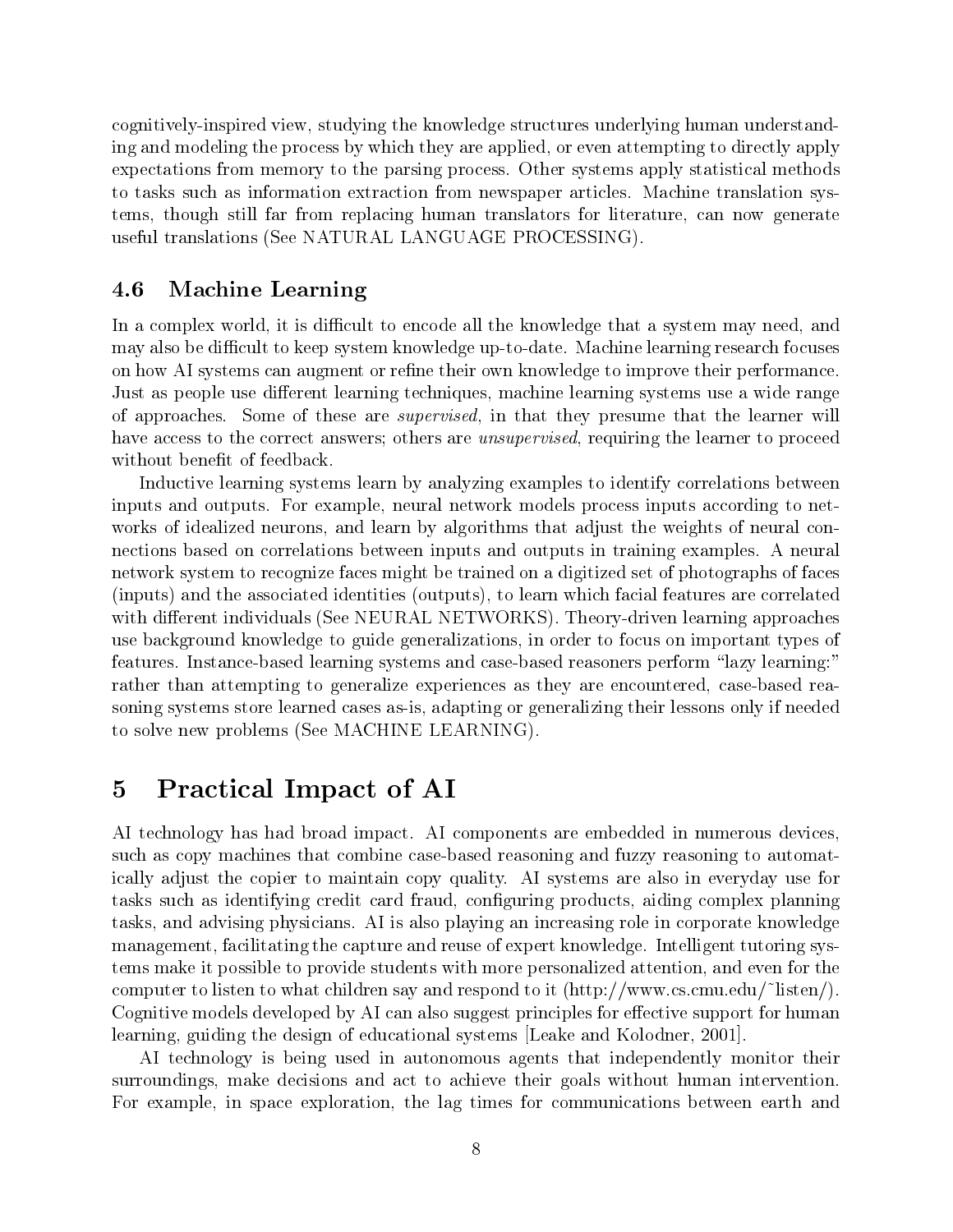probes make it essential for robotic space probes to be able to perform their own decisionmaking-Depending on the relative locations of the earth and Mars, one-way communication can take over 20 minutes. In a 1999 experiment, an AI system was given primary control of a spacecraft, NASA's Deep Space 1, 60,000,000 miles from earth, as a step towards autonomous robotic exploration of space (see rax.arc.nasa.gov). Methods from autonomous systems also promise to provide important technologies to aid humans. For example, in a 1996 experiment called "No Hands Across America," the RALPH system [Pomerleau and Jochem, 1996], a vision-based adaptive system to learn road features, was used to drive a vehicle for 98 percent of a trip from Washington, D.C., to San Diego, maintaining an average speed of 63 mph in daytime, dusk and night driving conditions. Such systems could be used not only for autonomous vehicles, but also for safety systems to warn drivers if their vehicles deviate from a safe path.

In electronic commerce, AI is providing methods for determining which products buyers want and configuring them to suit buyers' needs. The explosive growth of the internet has also led to growing interest in internet agents to monitor users' tasks, seek needed information, and learn which information is most useful [Hendler, 1999]. For example, the Watson system monitors users as they perform tasks using standard software tools such as word processors, and uses the task context to focus search for useful information to provide to them as they work [Budzik and Hammond, 2000].

Continuing investigation of fundamental aspects of intelligence promises broad impact as well. For example, researchers are studying the nature of creativity and how to achieve creative computer systems, providing strong arguments that creativity can be realized by articial systems [Hofstadter, 1985]. Numerous programs have been developed for tasks that would be considered creative in humans, such as discovering interesting mathematical concepts, in the program AM [Lenat, 1979], making paintings, in Aaron [Cohen, 1995], and performing creative explanation, in SWALE [Schank and Leake, 1989]. The task of AM, for example, was not to prove mathematical theorems, but to discover interesting concepts. The program was provided only with basic background knowledge from number theory (e.g., the definition of sets), and with heuristics for revising existing concepts and selecting promising concepts to explore. Starting from this knowledge, it discovered fundamental concepts such as addition, multiplication, and prime numbers. It even rediscovered a famous mathematical conjecture that was not known to its programmer: Goldbach's conjecture, the conjecture that every even integer greater than 2 can be written as the sum of two primes. Buchanan (2001) surveys some significant projects in machine creativity and argues for its potential impact on the future of articial intelligence.

In addition, throughout the history of AI, AI research has provided a wellspring of contributions to computer science in general. For example, the computer language Lisp, developed by John McCarthy in 1958, provided a tool for developing early AI systems using symbolic computation, but has remained in use to the present day, both within and outside AI, and has had significant influence on the area of programming languages. Later AI research also gave rise to the computer language, Prolog, used for logic programming. A key idea of logic programming is that the programmer should specify only the problem to be solved and constraints on its solution, leaving the system itself to determine the details of how the solution should be obtained.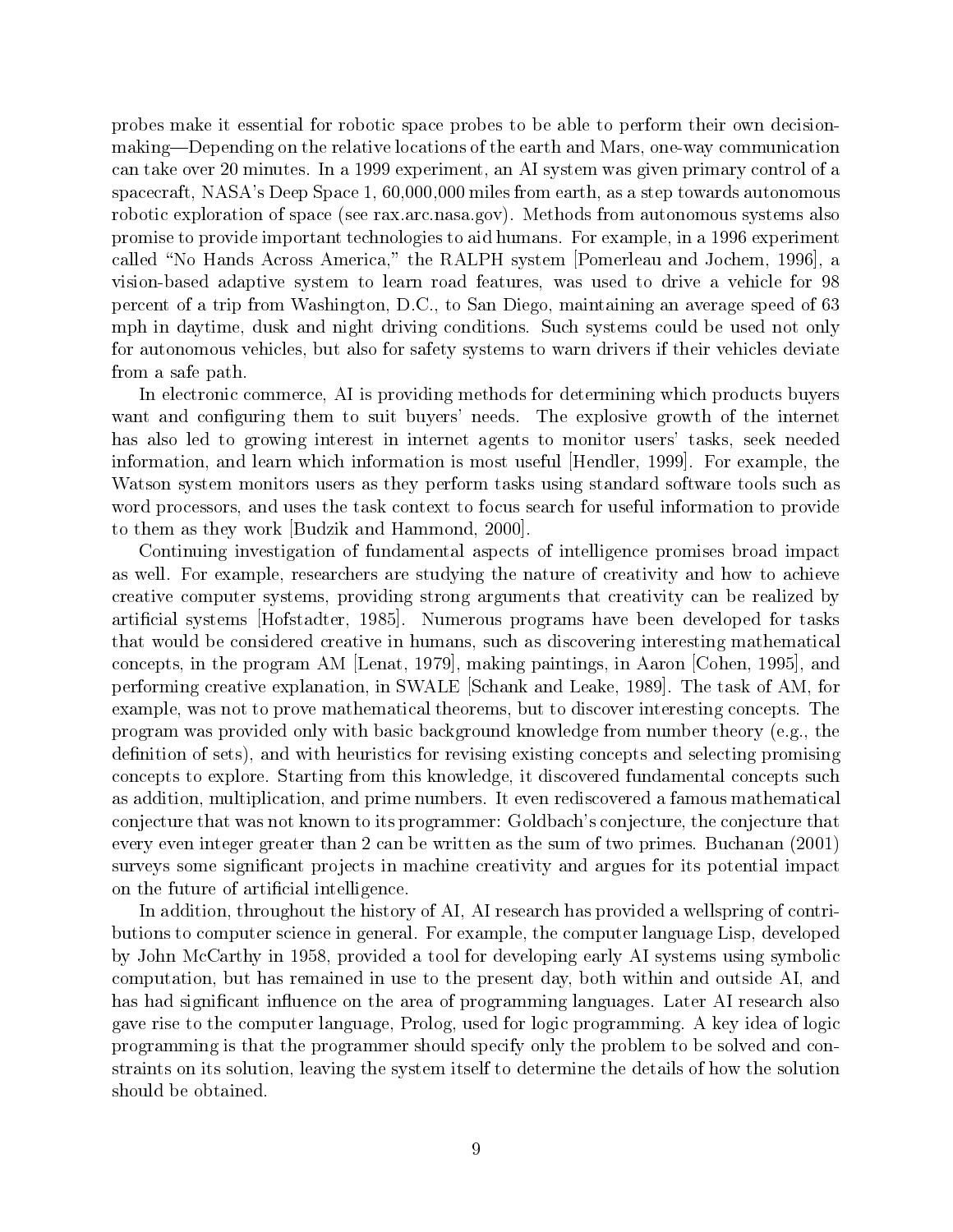#### 6 Conclusion and Resources 6

In its short existence, AI has increased understanding of the nature of intelligence and provided an impressive array of applications in a wide range of areas. It has sharpened understanding of human reasoning, and of the nature of intelligence in general. At the same time, it has revealed the complexity of modeling human reasoning, providing new areas and rich challenges for the future.

AAAI, the American Association for Artificial Intelligence, maintains an extensive on-line library of articles on AI, ranging from general introductions to focused articles on specific areas, at http://www.aaai.org/Pathfinder/. AI Magazine, the official magazine of AAAI, publishes accessible articles on current research and applications, as well as tutorials on important AI areas. After a delay, full-text electronic versions of articles from back issues are freely available from the magazine home page http://www.aimagazine.org. The magazinesIEEE Intelligent Systems and Intelligence are additional sources for accessible articles on new developments in AIand its applications.

## 7 Acknowledgment

I would like to think Raja Sooriamurthi for helpful comments on a draft of this article.

### References

[Buchanan, 2001] Buchanan, B. 2001. Creativity at the meta-level. AI Magazine. In press.

- [Budzik and Hammond, 2000] Budzik, J. and Hammond, K. 2000. User interactions with everyday applications as context for just-in-time information access. In Proceedings of the  $2000$  International Conference on Intelligent User Interfaces.  $44-51$ . http://lieber.www.media.mit.edu/people/lieber/IUI/Budzik/Budzik.pdf.
- [Chandrasekaran et al., 1999] Chandrasekaran, B.; Josephson, J.; and Benjamins, R. 1999. What are ontologies, and why do we need them? IEEE Intelligent Systems 14(1).
- [Cohen, 1995] Cohen, H. 1995. The further exploits of AARON, painter. Stanford Humanities Review 4. http://www.stanford.edu/group/SHR/4-2/text/cohen.html.
- [Dean and Kambhampati, 1997] Dean, T. and Kambhampati, S. 1997. Planning and scheduling. In The Computer Science and Engineering Handbook. CRC Press, Hillsdale, NJ. 614{636. http://www.research.salford.ac.uk/plansig/papers/crc-chapter.pdf.
- [Feigenbaum and Buchanan, 1993] Feigenbaum, E. A. and Buchanan, B. G. 1993. Dendral and meta-dendral: Roots of knowledge systems and expert system applications. Artificial Intelligence  $59:233-240$ .
- [Ford and Hayes, 1998] Ford, K. and Hayes, P. 1998. On computational wings: Rethinking the goals of artificial intelligence. Scientific American Presents  $9(4)$ :78-83.